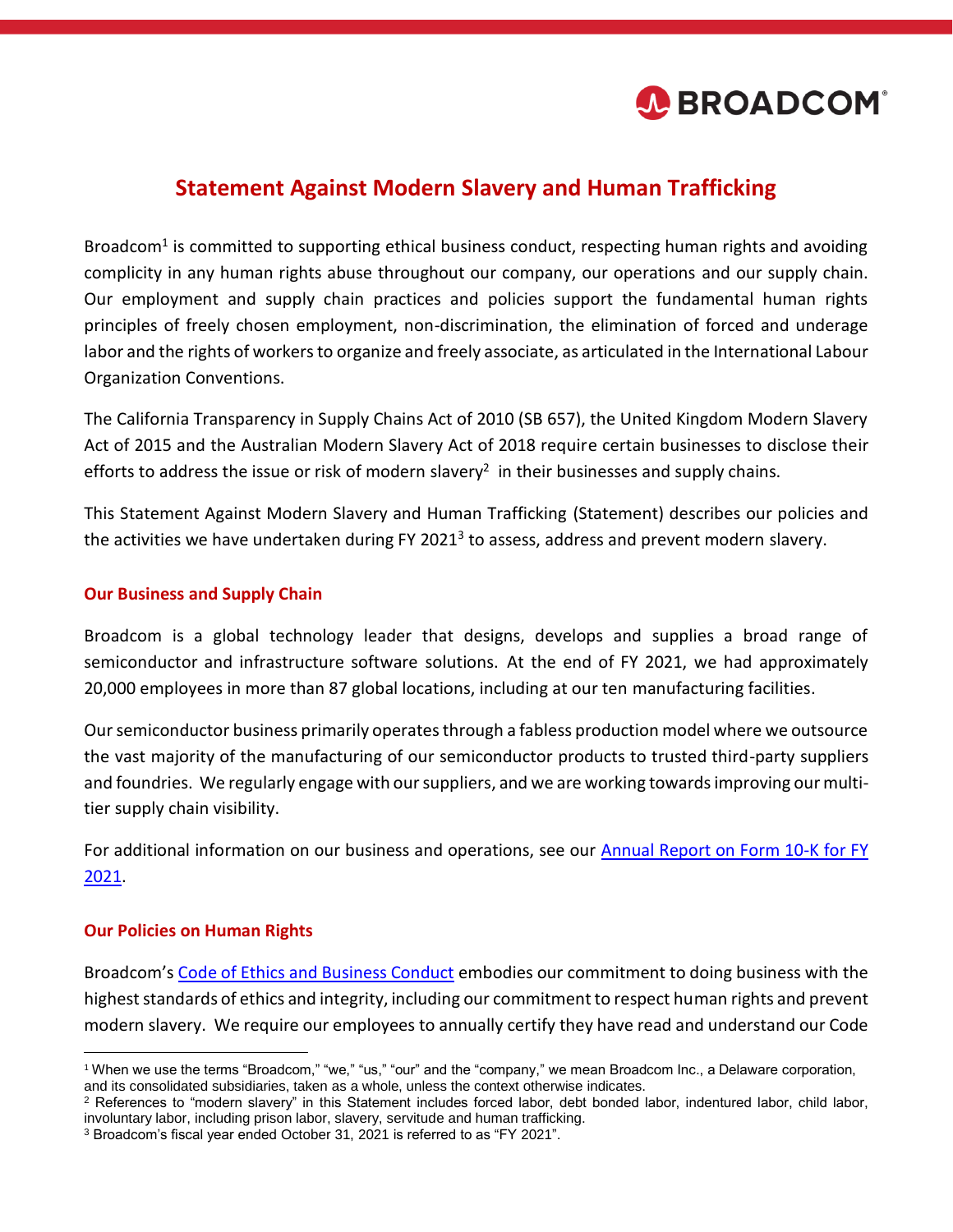of Ethics and Business Conduct. We comply with all applicable labor laws, and we expect our business partners to do the same.

Our [Supplier Environmental and Social Responsibility Code of Conduct](https://www.broadcom.com/company/citizenship/supplier-responsibility) (Supplier Code), which we updated in FY 2021 to reflect the Responsible Business Alliance Code of Conduct, is the foundation of our responsible sourcing practices. Our Supplier Code establishes our expectations regarding workplace standards and business practices for our suppliers and mandates that our suppliers comply with the law and conduct business in an ethical, legal and responsible manner — including with respect to labor and human rights, health and safety, the environment and anti-corruption.

In addition to our Supplier Code, our [Conflict Minerals Policy,](https://docs.broadcom.com/doc/3208111) supplier onboarding procedures and contract and purchase order terms establish the standards and expectations for our suppliers regarding human rights-related issues and responsibly sourcing materials. We also comply with the U.S. federal government's requirements for government contractors to combat trafficking in persons [\(Federal](https://www.acquisition.gov/far/52.222-50)  [Acquisition Regulation 52.222-50 \(Combating Trafficking in Persons\)\)](https://www.acquisition.gov/far/52.222-50), as set forth in our internal Broadcom Combating Trafficking in Persons Compliance Plan.

Our agreements with external recruiters specifically prohibit certain practices (including charging recruitment fees, retaining or destroying identification documentation, and the use of fraudulent or misleading recruitment practices) associated with modern slavery.

## **Human Rights Risks Assessments and Engaging with our Suppliers**

Broadcom regularly takes steps to verify, evaluate and address risks of modern slavery in our business and supply chains. As part of our commitment to human rights, we conduct an annual internal human rights assessment and found no human rights concerns, including forced labor, child labor, slavery and human trafficking, in our operations.

In FY 2021, we conducted our second annual survey of our significant suppliers for human rights-related issues, and achieved a 100% survey response rate on this survey. We identified and surveyed our largest suppliers globally (based on FY 2020<sup>4</sup> supplier spend data) that were not part of our FY 2020 supplier human rights survey. These suppliers, collectively with the suppliers surveyed in FY 2020, represent over 90% of our supply chain (based on FY 2020 supplier spend data).

We found no instances of forced labor, child labor, slavery or human trafficking among Broadcom's suppliers. However, we identified one supplier, who is located in Europe, who may use fines as a method of discipline for its workers. While this practice is legal in the jurisdiction and the supplier has a welldefined written escalating disciplinary process supported by the local trade union, we have actively engaged with this supplier and requested that it discontinues this practice.

 $\overline{a}$ 

<sup>4</sup> Broadcom's fiscal year ended November 1, 2020 is referred to as "FY 2020".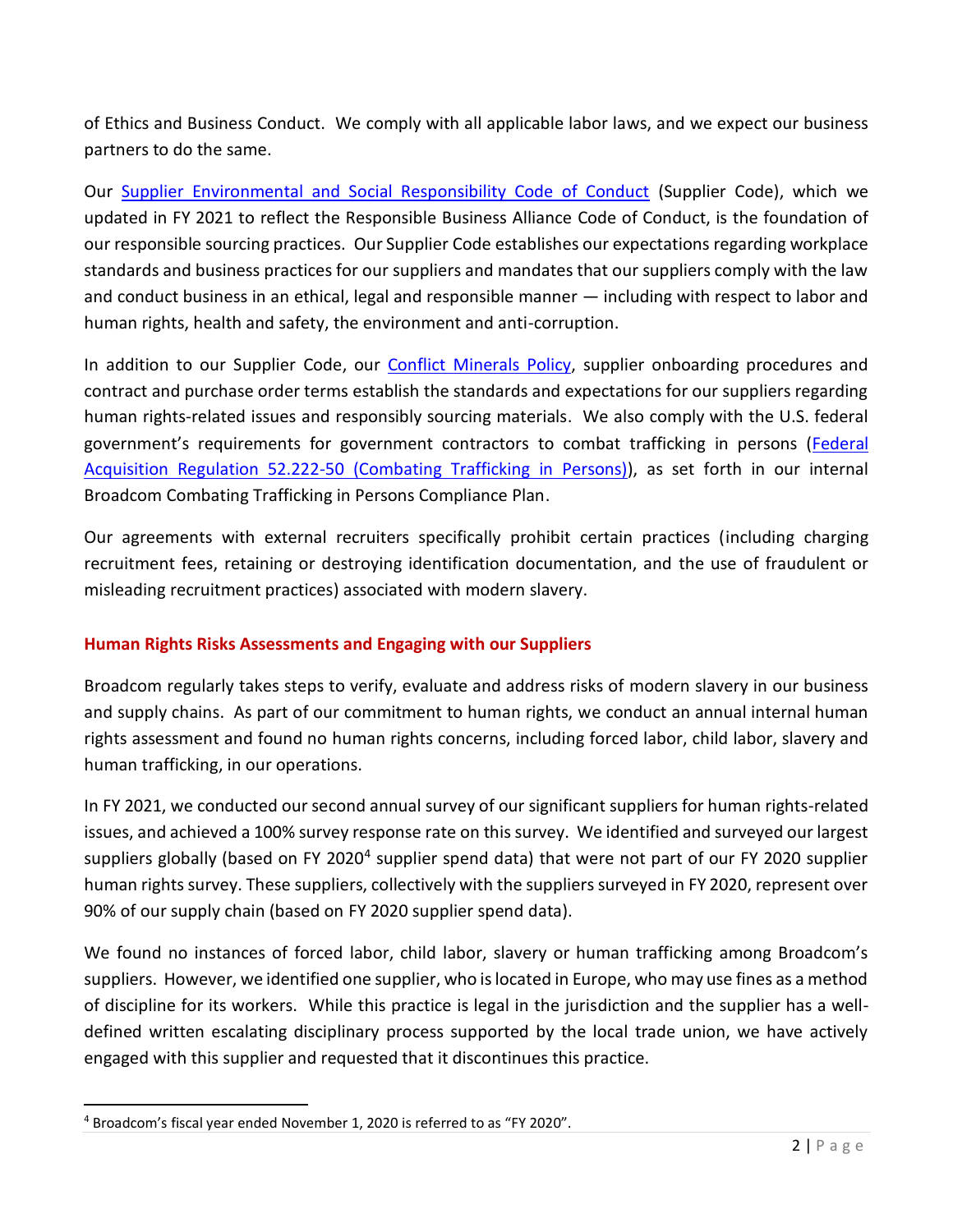In addition to the supplier human rights survey, our Global Operations and Internal Audit teams regularly audit our suppliers to evaluate their operations and compliance with various Broadcom and human rights-related requirements, including compliance with wage and hour labor laws, safe and respectful working conditions, written employment agreements and prohibitions on charging workers recruitment fees. While these audits are typically on-site audits at the supplier location, we adjusted and primarily conducted our audits remotely in FY 2021 due to the COVID-19 pandemic.

## **Actions Taken to Address Modern Slavery**

We regularly engage with our suppliers on a variety of topics, and in FY 2021, we undertook several initiatives to further strengthen our human rights program within our supply chain, including:

- Becoming a member of Responsible Business Alliance
- Updating our Supplier Code to reflect the Responsible Business Alliance Code of Conduct and translating our Supplier Code into Chinese (Traditional and Simplified Chinese)
- Updating our supplier onboarding process to require screening for human rights-related matters
- Expanding our supplier monitoring program to screen for human rights issues, which includes over 90% of our current supply chain suppliers (based on our FY 2020 supplier spend)
- Sending our first annual supplier expectations communication to reinforce our commitment to a responsible supply chain and provide suppliers with information on our supply chain human rights program, including our updated Supplier Code and access to training
- Conducting an expanded human rights survey of our supply chain suppliers
- Remediating human rights concerns raised in our FY 2020 supplier human rights survey specifically four suppliers who used fines to discipline workers and one supplier who did not permit collective bargaining no longer engage in these prohibited practices
- Offering human rights awareness and modern slavery prevention training to our suppliers
- Providing human rights awareness and modern slavery prevention training to our employees
- Requiring our larger manufacturing suppliers to certify adherence to our Supplier Code on an annual basis

#### **Training**

We provide mandatory training to all of our employees on Broadcom's Code of Ethics and Business Conduct. In addition, in FY 2021, as part of our ongoing efforts to educate and raise awareness of forced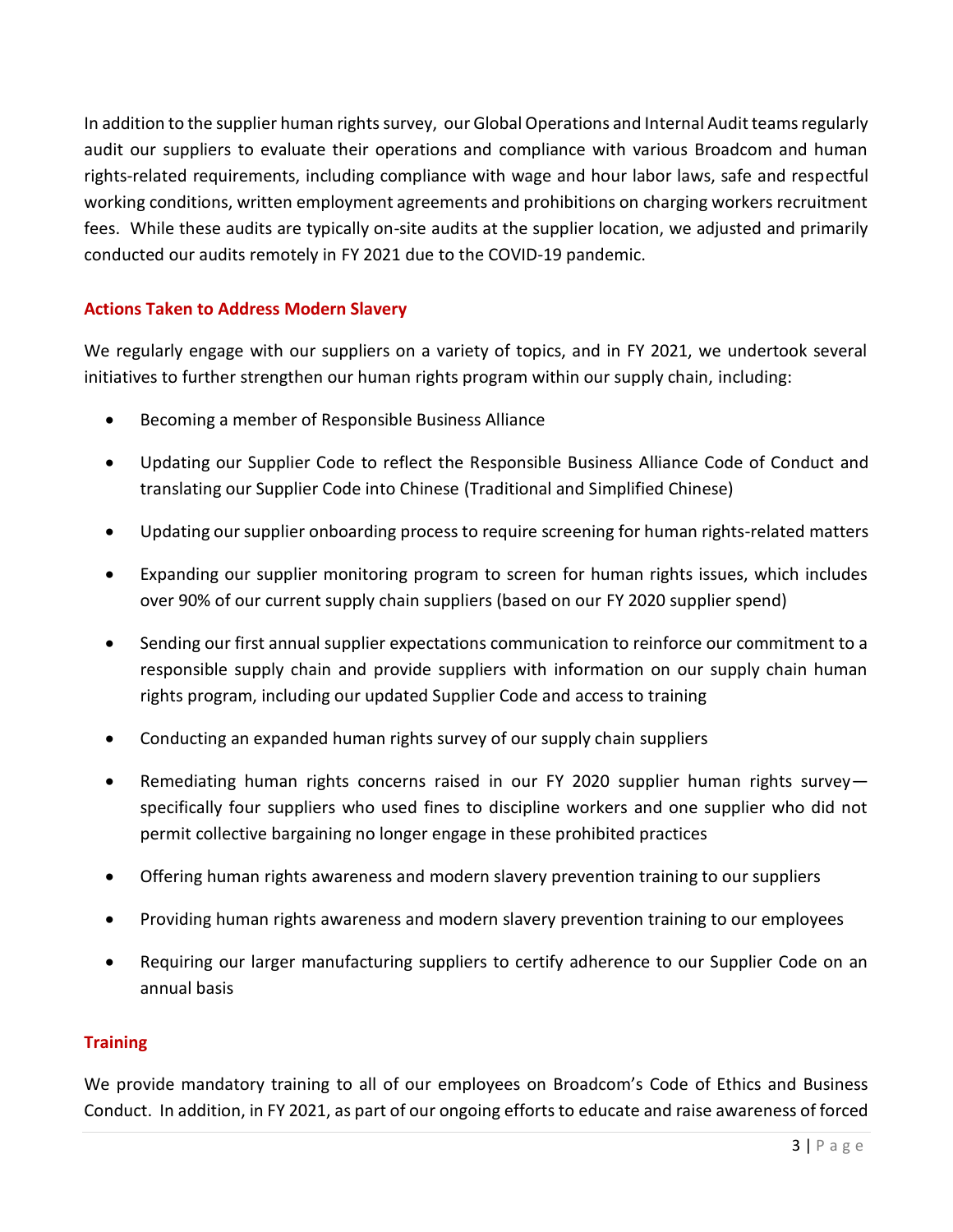labor and human trafficking issues, we required human rights awareness and forced labor prevention training for relevant employees in our Global Operations, Human Resources, Legal, Procurement and supply chain functions. Our employees working with our U.S. government customers participate in combating trafficking in persons and prevention of forced labor training on an annual basis. We achieved a 100% completion rate for both of these trainings in FY 2021.

In FY 2021, we also offered human rights awareness and forced labor prevention training to all our supply chain suppliers.

## **Internal Accountability**

If our employees become aware of a potential violation of our Code of Ethics and Business Conduct, other Broadcom policies or applicable laws, it is their responsibility to report it to their manager, Human Resources or the Compliance Officer. We provide a number of avenues to contact our Compliance Team and our Compliance Officer, including:

- Email at: [compliance.officer@broadcom.com](mailto:Compliance.Officer@Broadcom.com)
- Broadcom Compliance Hotline:
	- o Phone: U.S. and Canada: 1-800-422-3240; all other countries: <https://secure.ethicspoint.com/domain/media/en/gui/41361/index.html>
	- o Online: [www.Broadcom.ethicspoint.com](http://www.broadcom.ethicspoint.com/)

Any allegations of modern slavery will be taken very seriously, thoroughly investigated by Broadcom's Compliance Officer (under the Audit Committee's direction and oversight) in collaboration with Broadcom's Internal Audit and Human Resources teams as needed, and addressed in a manner consistent with Broadcom's Code of Ethics and Business Conduct.

Any violation of Broadcom's policies by an employee, a contractor or a supplier may be grounds for adverse action, up to and including termination of the employment or business relationship, subject to applicable law. Violation of applicable laws may also result in criminal prosecution of responsible individuals. Broadcom has an [Open Door Policy](https://investors.broadcom.com/static-files/df30d3b0-dcfc-40ef-bfa2-f1f4e74ebb29) and will not tolerate retaliation against an employee for reporting a concern in good faith or for cooperating with a compliance investigation.

In FY 2021, there were no instances of modern slavery that came to our attention in our business or supply chain. Broadcom regularly reviews and may update its Code of Ethics and Business Conduct as needed, from time to time, and alerts employees to any updates.